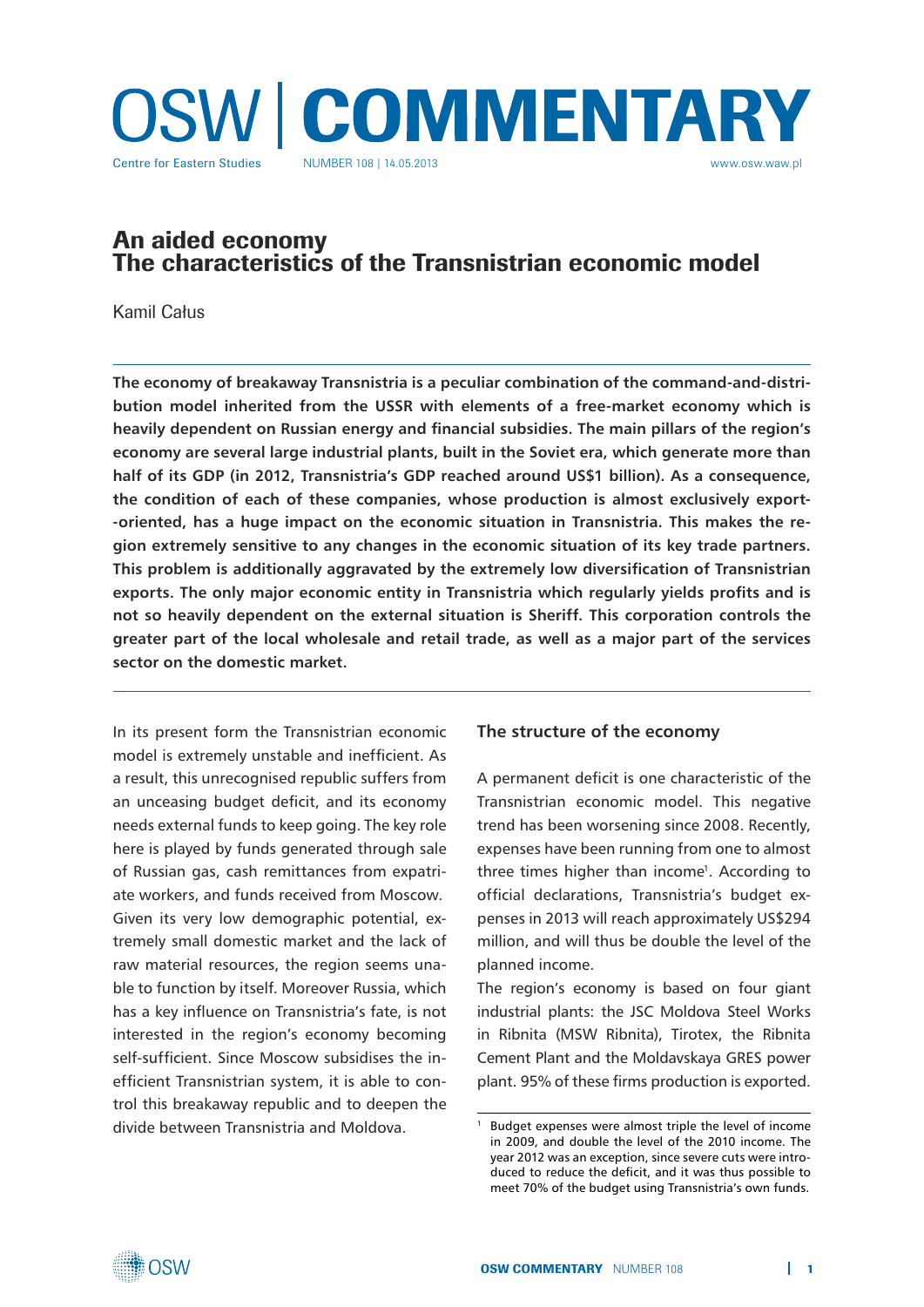The **MSW Ribnita** steelworks was privatised in 20032. Its products are exported predominantly to the USA, Germany and Italy. The steelworks is the second largest tax contributor, but it is also exposed to fluctuations on global markets and energy price rises. The company's situation has been gradually deteriorating since the economic crisis in 2007. The plant is often forced to stop production due to the lack of orders.

**Tirotex** is among Europe's largest textile producers. The company's main stockholder is the Transnistrian group Sheriff. According to data from the Transnistrian customs service, in 2011 this plant sold products worth US\$163 million to external markets. Given the fact that, according to the firm's declarations, it exports 70% of its production, its income for 2011 can be estimated at around US\$230 million (it sells its products mainly to Austria, Germany, Italy and Greece).

**The Ribnita Cement Plant** was privatised in 2004. At present, its majority shareholder is Metalloinvest, as is the case with the Ribnita steelworks. The plant's products are sold both at home and on international markets. Most of its output is exported to Russia. Like MSW Ribnita, the plant currently has to face serious problems due to the slowdown on the construction market linked to the global economic crisis and rising gas prices.

The **Moldavskaya GRES power plant** was privatised in 2004–2005. Currently, its controlling stake is held by Inter RAO UES, an energy group owned by the Russian state. The plant meets the region's energy needs, although only a small part (around 20%) of its output is used for this purpose. 80% goes to right-bank Moldova, where it meets 50% of the demand for energy. Until March this year, the plant also exported a small proportion of its output to Romania.

The Sheriff group, established by the Transnistrian entrepreneurs and former militia officers Viktor Gushan and Ilya Kazmaly, plays a special role in the region's economy. Now it is owned by Gushan alone. It is the largest employer in Transnistria (with 12,000 employees); the holding consists of more than ten firms and production plants representing various industries. For example, it owns supermarket chains, filling stations and a mobile telephone network operator. It has managed to effectively monopolise many branches of the regional economy. According to unofficial data, the holding controls approximately 50% of the construction

Given its very low demographic potential, extremely small domestic market and the lack of raw material resources, the region seems unable to function by itself.

market and around 90% of the fuel market. It is the only major Transnistrian enterprise to operate on principles close to those of a free market. It does not receive state subsidies, although it enjoyed some customs privileges until the end of 2012. Sheriff's annual contribution to the state budget is approximately US\$30 million, which is almost 30% of all taxes paid by Transnistrian business, and 17% of total annual budget income. The holding has extensive foreign contacts and a well-developed network of partners, especially in Russia, Ukraine and Belarus, and also in the Baltic states, Turkey, the USA and Poland.

Sheriff enjoyed special privileges under the government of Igor Smirnov (1991–2011), and built up its power for this reason. The holding was able to trade in the republic in both Transnistrian roubles and foreign currencies. Foreign currency was mainly obtained via wholesale business and chain filling stations owned by Sheriff. The holding could thus take abroad the foreign currency they earned without any limits or customs duties being imposed. Some of the cash was spent on purchasing goods, and some was



<sup>&</sup>lt;sup>2</sup> The controlling stake is held by Metalloinvest, a holding owned by the Russian oligarch Alisher Usmanov.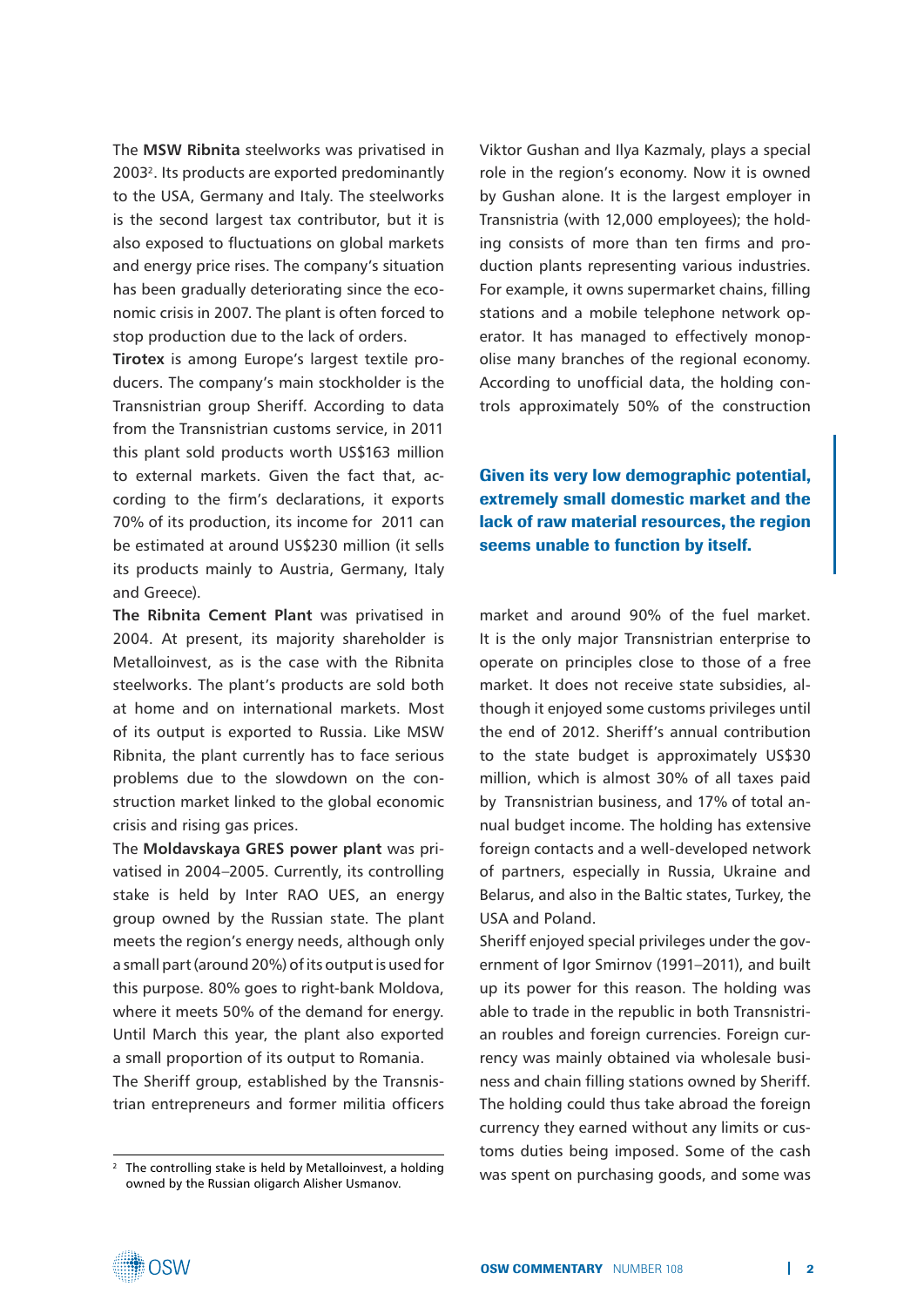siphoned off to tax havens. The business preferences offered to Sheriff changed when Yevgeny Shevchuk took power at the end of 2011. Earlier (in 2006–2010), he had led the Renewal party, which is the holding's political wing. However,

The Sheriff group, established by the Transnistrian entrepreneurs, plays a special role in the region's economy. It is the largest employer in Transnistria.

he came into conflict with Sheriff in 2010. When he assumed the presidency, he embarked on a policy of restricting the holding's influence, with the aim of subordinating it to himself. On 29 December 2012, Shevchuk passed a decree cancelling Sheriff's privileges<sup>3</sup>. As a result, the company was forced to pay customs duty for foreign currency exports, or to use the services of the Transnistrian Republican Bank (TRB) and pay a 25% commission.

## **Sources of income in the region's economy**

The major sources of income in Transnistria's economy are from exports and cash remittances from expatriate workers. These are essential, since they provide the only opportunities for gaining foreign currency reserves. The local market, given its small size and limited demand, offers marginal profits and has no major impact on the condition of the economy. Furthermore, the profits generated on the domestic market are in Transnistrian roubles, which cannot be exchanged on the international currency market, a fact which reduces the local market's share of the income structure.

**Exports are the main source of income for the region's economy.** In 2012, the value of products exported from Transnistrian companies was almost US\$700 million, equivalent to approximately 70% of the breakaway republic's GDP. However, the foreign trade structure lacks differentiation. Sales by the metallurgical and textile industries and electric energy generates almost 75% of the export revenues. Furthermore, each of these branches (as shown above) is represented by only one plant. The most important trade partners and recipients of 88% of the region's production in 2012 were: right-bank Moldova (US\$250 million), Russia (US\$154.7 million), Romania (US\$103.1 million), Ukraine (US\$59.6 million) and Italy (US\$46.8 million)<sup>4</sup>. The significance in Transnistria's overall trade balance of EU member states is increasing, while that of the CIS countries is falling; total exports to the EU in 2012 reached US\$203.5 million, and to post- -Soviet countries US\$223.2 million<sup>5</sup>. This information has been confirmed by data from Moldovan customs services, according to which between January and October 2012 EU member states received 45.9% of Transnistrian production exports, while 44.9% of the exports went to the CIS area within the same timeframe. Since 2006, Transnistrian firms wishing to do exports legally have been obliged to register their businesses at a Chisinau court, from which they receive certificates of origin for their products. As a result, goods sold by Transnistria abroad are labelled as made in Moldova<sup>6</sup>.

The second major source of foreign currency influx to the Transnistrian economy is **cash remit-**



<sup>&</sup>lt;sup>3</sup> Shevchuk explained that this decision was motivated by the desire to stop cash flowing out of Transnistria to tax havens. However, it was obvious that the new regulations will primarily strike at Sheriff. See [http://www.](http://www.kommersant.md/node/12298) [kommersant.md/node/12298](http://www.kommersant.md/node/12298)

All data is for the period between January and December 2012. Source: State Customs Committee Dniester Moldavian Republic, [http://customs.tiraspol.net/con](http://customs.tiraspol.net/content/view/689/148/)[tent/view/689/148/](http://customs.tiraspol.net/content/view/689/148/)

<sup>5</sup> According to Transnistrian data, total exports to CIS countries are higher, reaching US\$473.3 million. This is because trade with Moldova is taken into account in these calculations, since from Transnistria's point of view it is seen as an independent trade entity, being a member of the CIS.

Additional information that Transnistria is the place of origin is often provided on the packaging.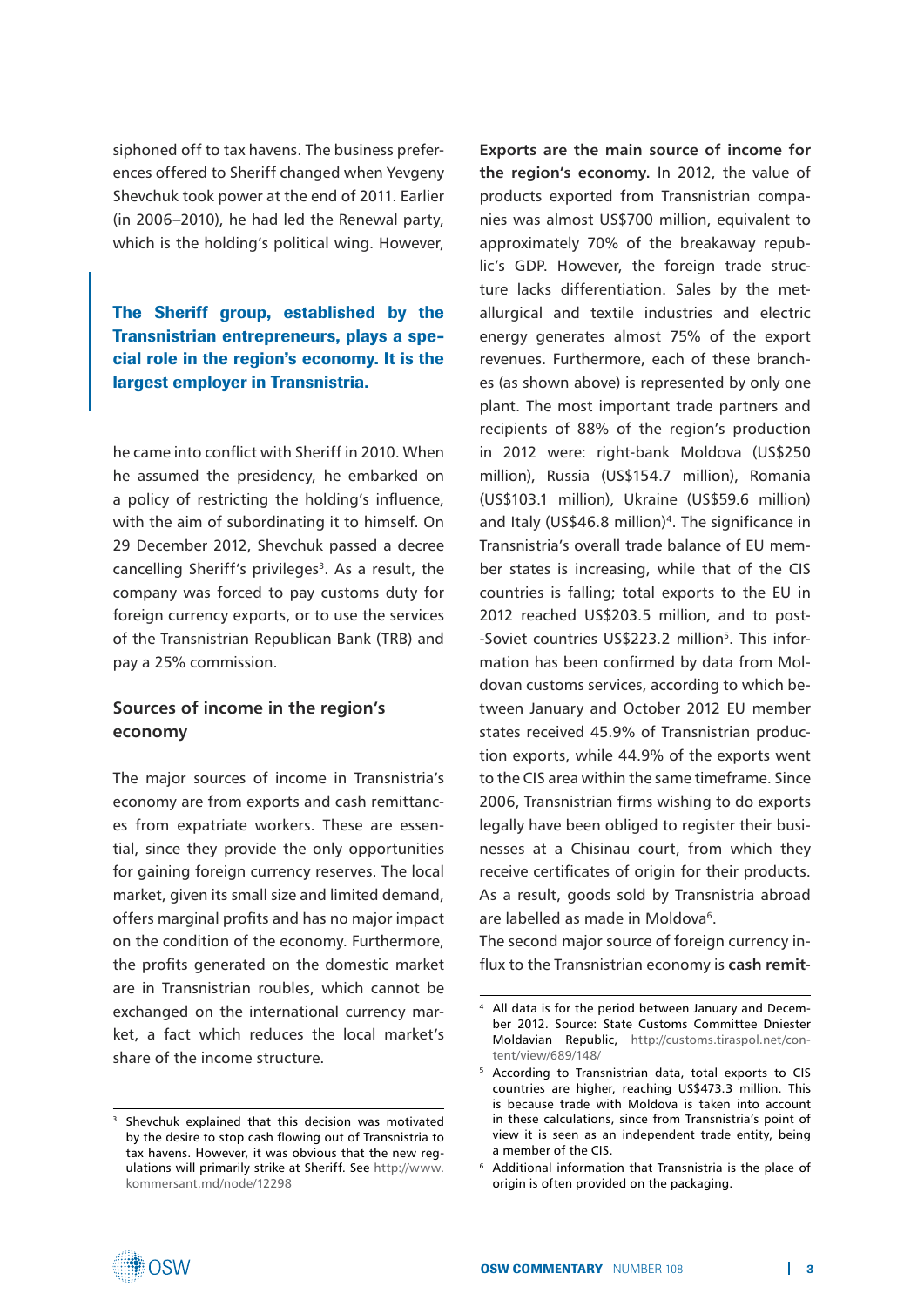**tances from expatriate workers.** According to TRB's estimates, in 2012 these reached approximately US\$198.5 million<sup>7</sup>. An upward trend has been observed here; in 2011 the amount was US\$184.5 million. Between 66% and 86% of this amount is sent by residents of Transnistria working in Russia.

## **The role of Russian assistance**

Financial assistance received from Russia – both indirectly (so-called gas subsidies) and directly (humanitarian aid) – is, along with the incomes from exports and expatriate workers' remittances, a key element which makes it possible for the Transnistrian economy to function.

**Gas subsidies** are the incomes earned by Tiraspol on the domestic sale of Russian gas supplied to the Transnistrian company Tiraspol-TransGaz-Pridnestrovye by the Moldovan operator MoldovaGaz. Transnistria consumes over two-thirds of the gas supplied by Gazprom to Moldova, which amounts to around 2 billion m<sup>3</sup> annually. The right-bank part of the country uses one billion  $m<sup>3</sup>$  of gas annually on average. This business generates very high income, because Transnistria has not paid anything at all since 2009 to the Moldovan company and keeps 100% of the profits for itself<sup>8</sup>. It is noteworthy that TiraspolTransGaz-Pridnestrovye sells gas on the domestic market at prices which are several times lower than the contracted value. The current gas price set for Moldova (including Transnistria) under the contract with Gazprom is US\$391 per 1000 m<sup>3</sup>. However, the rate for individual recipients in Transnistria ranges between US\$75 and US\$90 per 1000  $\text{m}^3$ , and for corporate recipients is approximately US\$163 per 1000 m3 (until the end of 2012, the rate was even lower, at US\$137). MoldovaGaz tolerates Transnistria's growing debt because Gazprom holds its controlling stake. The existence of the debt is convenient for Russia because this offers it an instrument for putting political pressure on Moldova. Since Moscow has not officially recognised Transnistria, it can burden Chisinau with Transnistria's debts<sup>9</sup>. The estimated present value of Transnistria's debt to Gazprom is approximately US\$3.7 billion.

Exports are the main source of income for Transnistria. In 2012, the value of products exported from the region companies was almost US\$700 million, equivalent to approximately 70% of the GDP.

Although no official data is available concerning the value of the income generated by Transnistria this way, it can be estimated that they reached approximately US\$272 million in 2012<sup>10</sup>. These amounts are not taken into account in the budget, and are at the disposal of Transnistria's government. This money is deposited in a special account with one of Transnistria's banks, and is used, for example, to fill in gaps in the budget.

In 2008–2010, Tiraspol used the excuse that it could not pay off the debt because Transnistrian roubles could not be converted into dollars (the contract requires any settlements be made in US\$). However, in 2011, Transnistria's leader, Igor Smirnov, officially disclaimed the debt, insisting that there was no bilateral agreement to impose any obligation on Tiraspol to pay for



<sup>&</sup>lt;sup>7</sup> This amount includes only remittances sent by bank transfer.

<sup>8</sup> Before 2009, Transnistria used to pay only part of its dues. As a result, its gas debt had already reached US\$1.5 billion in 2006.

Dmitry Rogozin, Russia's deputy prime minister and special presidential envoy for Transnistria, announced in April 2012 that "unless Chisinau recognises Transnistria, the debt for gas used by Transnistria will become Moldova's debt." Source: [http://www.rbc.ru/](http://www.rbc.ru/rbcfreenews/20120418060404.shtml) [rbcfreenews/20120418060404.shtml](http://www.rbc.ru/rbcfreenews/20120418060404.shtml)

<sup>&</sup>lt;sup>10</sup> This estimated result was received by multiplying the annual average gas consumption in Transnistria by the price set in 2012 for firms and individual entrepreneurs (US\$137 and US\$80 respectively). It was assumed that the industry consumes 85% of the gas purchased.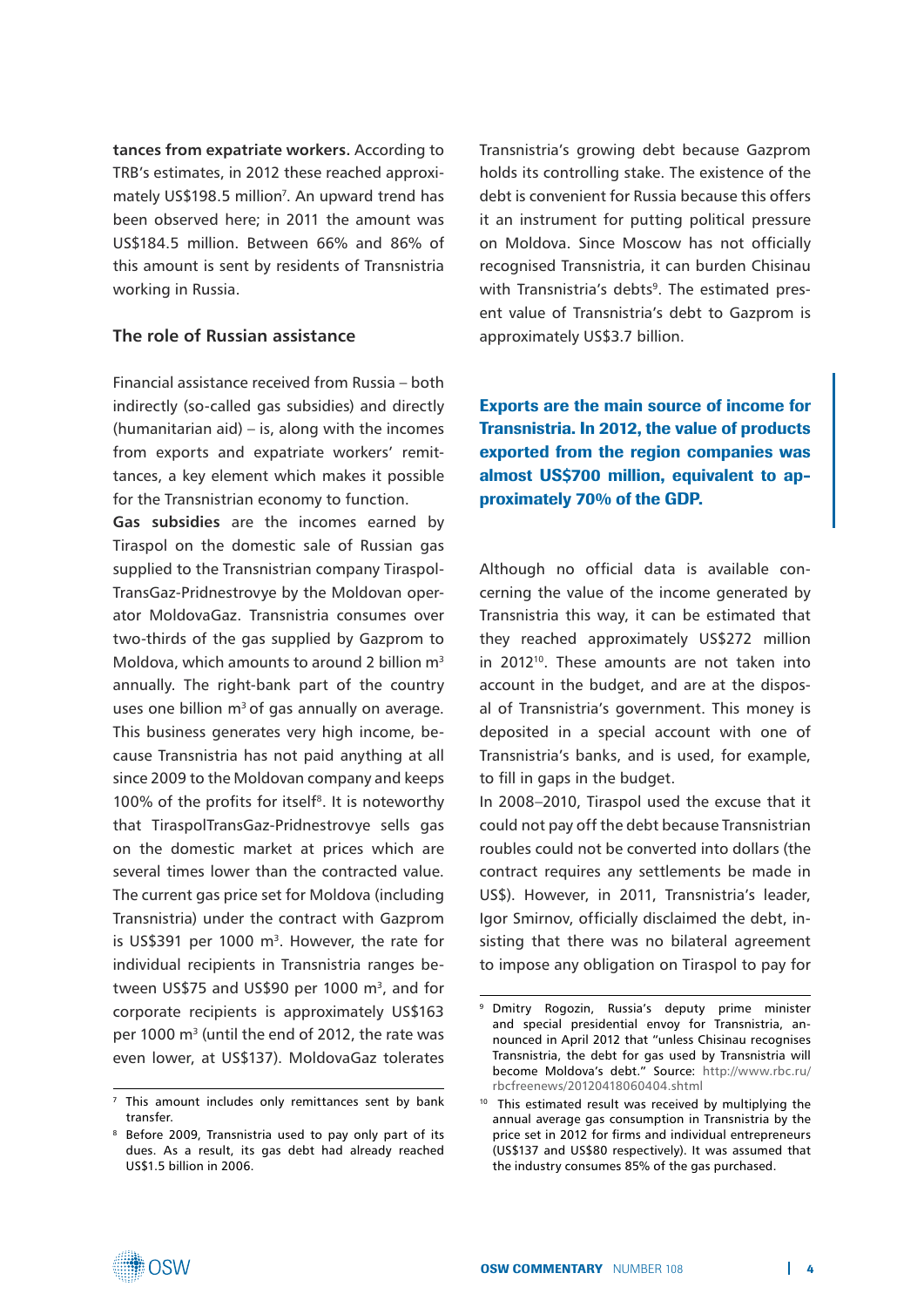the gas supplied to it<sup>11</sup>. The system of gas subsidies also needs to be viewed in political terms. Companies which are loyal to the government can count on lower gas prices, while other firms may be forced to pay for energy bills with their shares.

**Funds offered to Transnistria as part of socalled Russian humanitarian aid are the second pillar of budget financing.** Moscow has consistently backed the region financially since the very beginning of its separation from rightbank Moldova. However, this aid has been significantly increased since 2008. From then until the end of 2012, Russia offered around US\$110 million to the government in Tiraspol (approximately US\$27 million annually), to be spent on increasing pensions and financing food

The number of retired people has already exceeded the number of people working in the Transnistrian economy; in December 2012, these numbers were respectively 138,000 and 104,000.

supplies for those most in need. In addition to fixed transfers, Russia also offers Transnistria certain *ad hoc* subsidies; in 2011, it gave US\$10 million for supporting and developing small business, and in 2012 Moscow offered US\$30 million to stabilise the Transnistrian currency. Russia probably also subsidises Transnistria's law enforcement agencies, especially the army and the KGB. However, the scale of such aid is undisclosed, and thus difficult to assess.

#### **The major economic problems**

The Transnistrian economy is facing numerous problems typical of small economies undergoing systematic transformation. However, in the case of this region, the problems are chronic, and nothing seems to indicate that it will be possible to overcome them.

Transnistria is almost completely **devoid of any of the internal prerequisites necessary for economic growth**. Small- and medium-size businesses have a marginal impact on the local economy. Therefore, a middle class (as understood in Western terms), which could have become a stable factor for GDP growth owing to investments and increasing consumption, cannot coalesce. Increasing imports of foreign goods further affects the domestic production, thus making the development of local entrepreneurship more difficult. Furthermore, Transnistrian firms depend on decisions passed by the government in Tiraspol, which are usually politically and not economically oriented.

**The scale of foreign direct investments is very small.** The lack of clarity as to the ownership of assets and privatised companies is a serious barrier. There are no stable conditions for economic development or the growth of innovation. Transnistria educates young specialists who are unable to find work suitable for their qualifications, and therefore emigrate.

One of the key problems is the **demographic bust** resulting primarily from mass emigration of residents (approximately 2000 people leave the region for good every year) and a very low birth rate (-0.4% in 2012). Since the proclamation of independence in 1990, the region's population has shrunk by one-third, from approximately 750,000 to only 508,500 in 201312. At present, almost 30% of the region's residents are pensioners, and this ratio is constant-



<sup>11</sup> Transnistria's present leader, Yevgeny Shevchuk, recognised the existence of the gas debt in January 2012. In turn, several months later in September 2012, he claimed that "only cowards pay back their debts." Source: [http://](http://news.point.md/ru/politika/shevchuk-na-vstreche-s-filatom-suschestvuet-shutka-chto-dolgi-otdayut-toljko-trusi) [news.point.md/ru/politika/shevchuk-na-vstreche-s-fila](http://news.point.md/ru/politika/shevchuk-na-vstreche-s-filatom-suschestvuet-shutka-chto-dolgi-otdayut-toljko-trusi)[tom-suschestvuet-shutka-chto-dolgi-otdayut-toljko-trusi](http://news.point.md/ru/politika/shevchuk-na-vstreche-s-filatom-suschestvuet-shutka-chto-dolgi-otdayut-toljko-trusi)

 $12$  The data provided here and below originates from the State Statistical Service of Transnistria as of April 2013.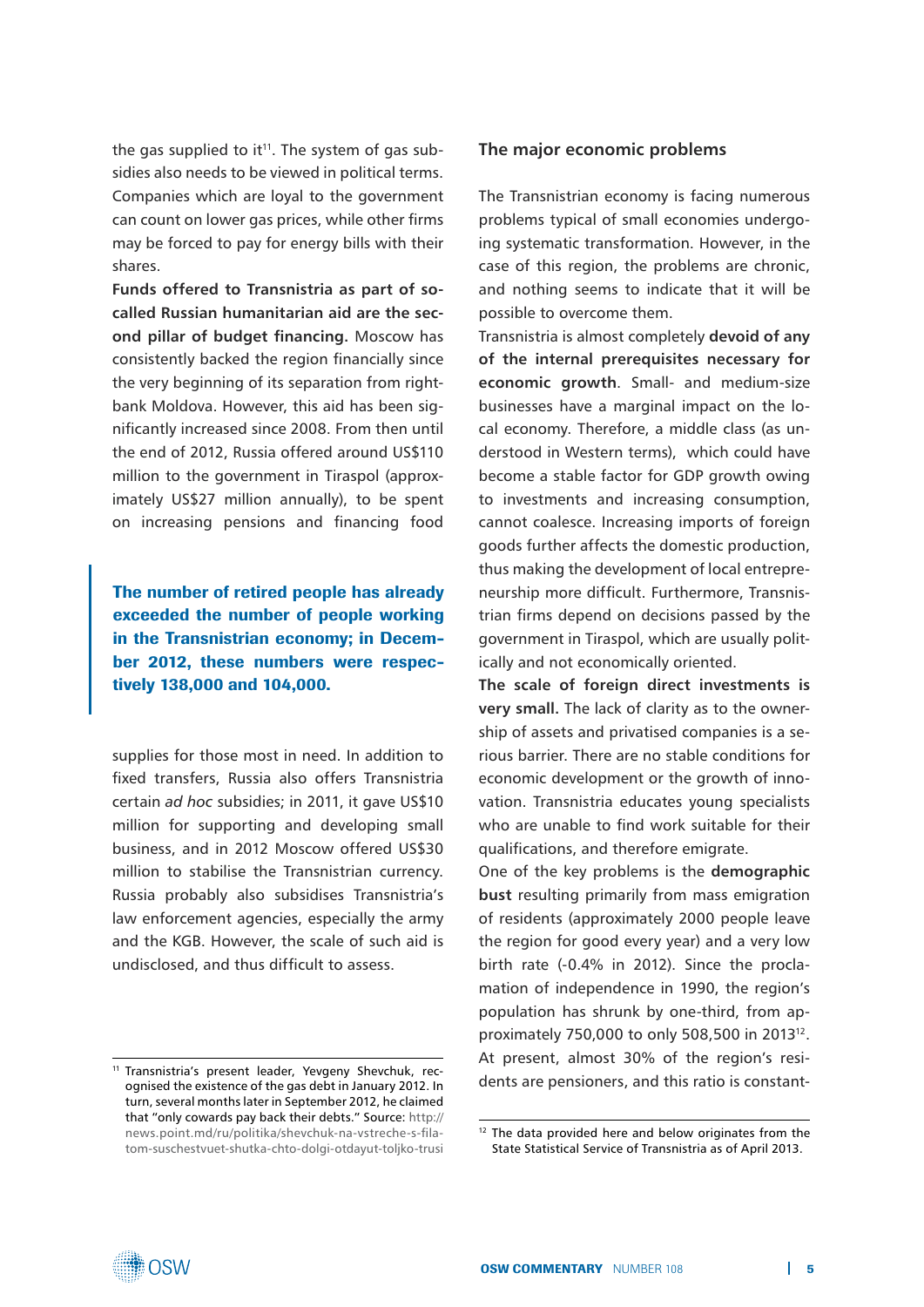ly growing. The number of retired people has already exceeded the number of people working in the Transnistrian economy; in December 2012, these numbers were respectively 138,000 and 104,000 (0.75 workers per one pensioner). This is a serious burden for both the economy and the **complex system of welfare privileges.** Welfare expenses consumed US\$172 million in 2012 alone (and were higher by around US\$12.5 million than in 2011), accounting for 61% of all budget expenses and as much as 98.5% of total budget revenues. Maintaining such an expensive welfare system would not have been possible if not for support from Russia, which pays an extra US\$15 to each old-age pension paid out in Transnistria. From the very beginning Transnistria has had an **unfavourable trade balance.** A constant preponderance of imports over exports has been observed. In 2012, the value of goods imported by the region was 2.5 times higher than that of those it exported. This difference is especially evident in agriculture. Food imports rose from US\$70 million in 2003 to US\$198.5 million in 2011. The rapid growth in food imports is also proof of the inefficiency of Transnistrian agriculture.

Another problem is **the economy's reliance on exports,** which generate an essential part of the region's incomes. Should this source of budget financing be lost or dramatically reduced in significance, it will not be possible to compensate for this by aid and subsidies from Russia, not to mention domestic demand. If foreign trade became impossible (for example, as a consequence of a customs border being introduced between Transnistria and Moldova)<sup>13</sup> and no additional external aid were received, the Transnistrian economy would collapse. The dependence on exports is of a dual nature. On the one hand, the scale of exports from the region is conditioned by demand on those markets which are the traditional recipients of Transnistrian production. On the other hand, given the lack of raw material resources, Transnistria must import raw materials from other countries, which makes the competitiveness of the region's products dependent on the prices imposed by the suppliers.

#### **Forecasts for the Transnistrian economy**

Nothing seems to indicate that the economy of Transnistria can become independent or efficient. For the time being, the region's government is showing none of the political will necessary to make any legislative changes. Such changes would have facilitated the operation of small- and medium-sized businesses, without the development of which any normalisation of economic relations in the region is impossible.

# The economic model operating in Transnistria is inefficient and can survive only thanks to support from Russia.

Furthermore, despite invitations from Chisinau, for political reasons the Transnistrian government does not wish to participate in the currently very advanced Moldova-EU talks on signing an Association Agreement (AA) and a Deep and Comprehensive Free Trade Area (DCFTA) agreement, which is an integral part of the AA. The government in Tiraspol's behaviour is due to political pressure from Russia, which by preventing Transnistria from joining the free trade agreement with the EU also makes it difficult for rightbank Moldova to integrate politically and economically with the European Community. This also curbs opportunities for local businesses to develop. Although the political and business lobby which own the large industrial plants favour the development of multilateral foreign trade co-operation (they would very likely also sup-



<sup>&</sup>lt;sup>13</sup> For more information on the possible establishment of a customs border between Moldova and Transnistria see: W. Konończuk and W. Rodkiewicz, 'Could Transnistria block Moldova's integration with the EU?', *OSW Commentary*, [http://www.osw.waw.pl/en/pub](http://www.osw.waw.pl/en/publikacje/osw-commentary/2012-10-23/could-transnistria-block-moldovas-integration-eu)[likacje/osw-commentary/2012-10-23/could-transn](http://www.osw.waw.pl/en/publikacje/osw-commentary/2012-10-23/could-transnistria-block-moldovas-integration-eu)[istria-block-moldovas-integration-eu](http://www.osw.waw.pl/en/publikacje/osw-commentary/2012-10-23/could-transnistria-block-moldovas-integration-eu)